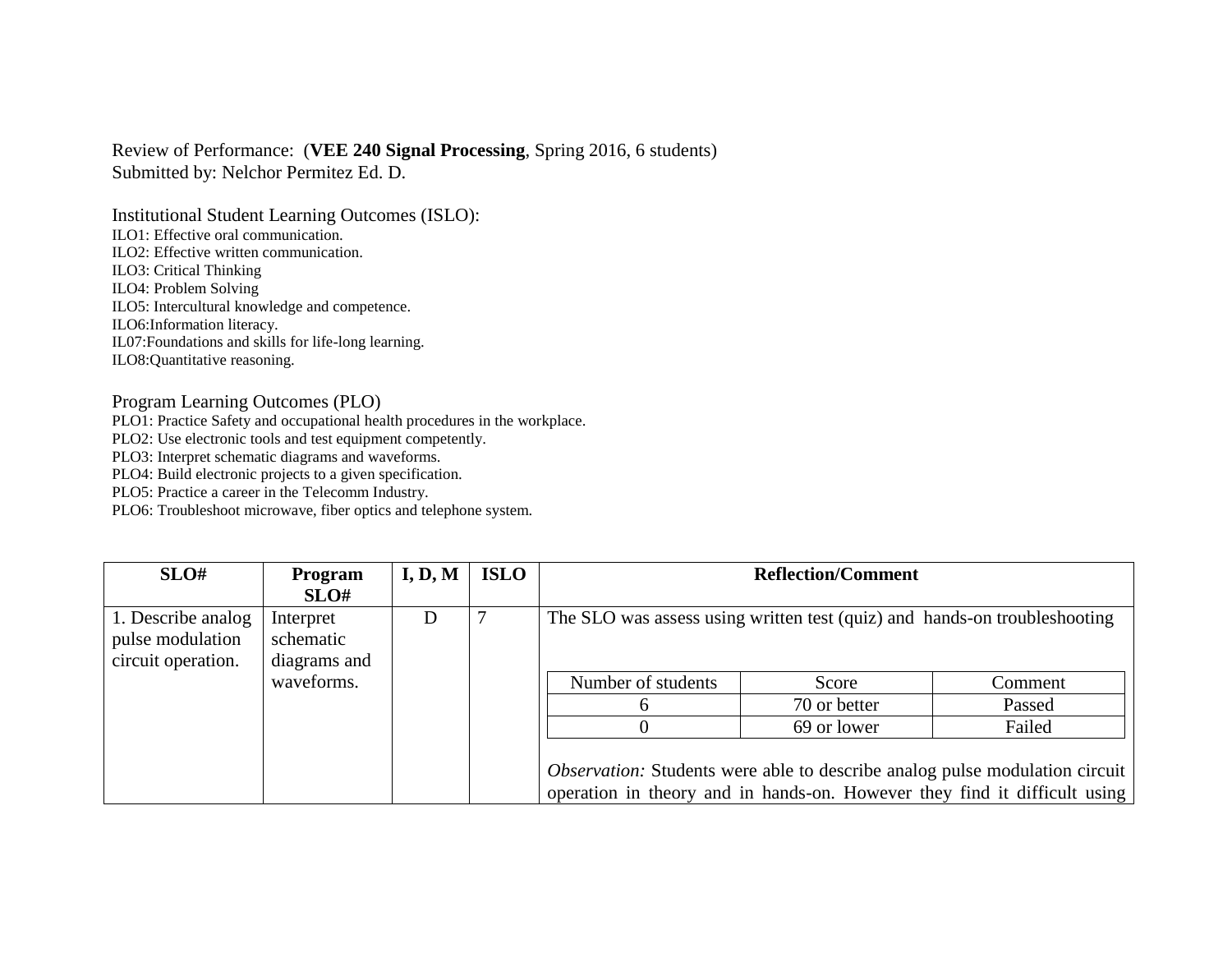|                                                               |                                                      |   |                | oscilloscope, signal generators, frequency counter and digital tester.                                                                                                                                                                                                                    |                                                                           |         |
|---------------------------------------------------------------|------------------------------------------------------|---|----------------|-------------------------------------------------------------------------------------------------------------------------------------------------------------------------------------------------------------------------------------------------------------------------------------------|---------------------------------------------------------------------------|---------|
| 2.<br>Describe<br>Pulse coded<br>modulation (PCM)             | Interpret<br>schematic<br>diagrams and<br>waveforms. | D | $\overline{7}$ |                                                                                                                                                                                                                                                                                           | The SLO was assess using written test (quiz) and hands-on troubleshooting |         |
| circuit, operation                                            |                                                      |   |                | Number of students                                                                                                                                                                                                                                                                        | Score                                                                     | Comment |
| and                                                           |                                                      |   |                | 6                                                                                                                                                                                                                                                                                         | 70 or better                                                              | Passed  |
| troubleshooting<br>PCM circuit.                               |                                                      |   |                | $\overline{0}$                                                                                                                                                                                                                                                                            | 69 or lower                                                               | Failed  |
|                                                               |                                                      |   |                | Observation: Students were able to describe Pulse coded modulation (PCM)<br>circuit, operation and troubleshooting PCM circuit. However they find it<br>difficult using oscilloscope, signal generators, frequency counter and digital<br>tester.                                         |                                                                           |         |
| 3. Describe Delta<br>modulation (DM)<br>circuit, operation ar | Interpret<br>schematic<br>diagrams and               | M | $\overline{7}$ | The SLO was assess using written test (quiz) and hands-on troubleshooting                                                                                                                                                                                                                 |                                                                           |         |
| troubleshoot DM                                               | waveforms.                                           |   |                | Number of students                                                                                                                                                                                                                                                                        | Score                                                                     | Comment |
| circuit.                                                      |                                                      |   |                | 4                                                                                                                                                                                                                                                                                         | 70 or better                                                              | Passed  |
|                                                               |                                                      |   |                | $\overline{2}$                                                                                                                                                                                                                                                                            | 69 or lower                                                               | Failed  |
|                                                               |                                                      |   |                | Observation: Students were able to describe Delta modulation (DM)<br>circuit, operation and troubleshoot DM circuit. However they find it difficult<br>using oscilloscope, signal generators, frequency counter and digital tester. 2<br>students got a failing grade due to absenteeism. |                                                                           |         |
| Describe FSK<br>4:<br>(Frequency shift                        | Interpret<br>schematic                               | M | $\overline{7}$ | The SLO was assess using written test (quiz) and hands-on troubleshooting                                                                                                                                                                                                                 |                                                                           |         |
| keying) circuit,                                              | diagrams and                                         |   |                | Number of students                                                                                                                                                                                                                                                                        | Score                                                                     | Comment |
| operation and                                                 | waveforms.                                           |   |                |                                                                                                                                                                                                                                                                                           | 70 or better                                                              | Passed  |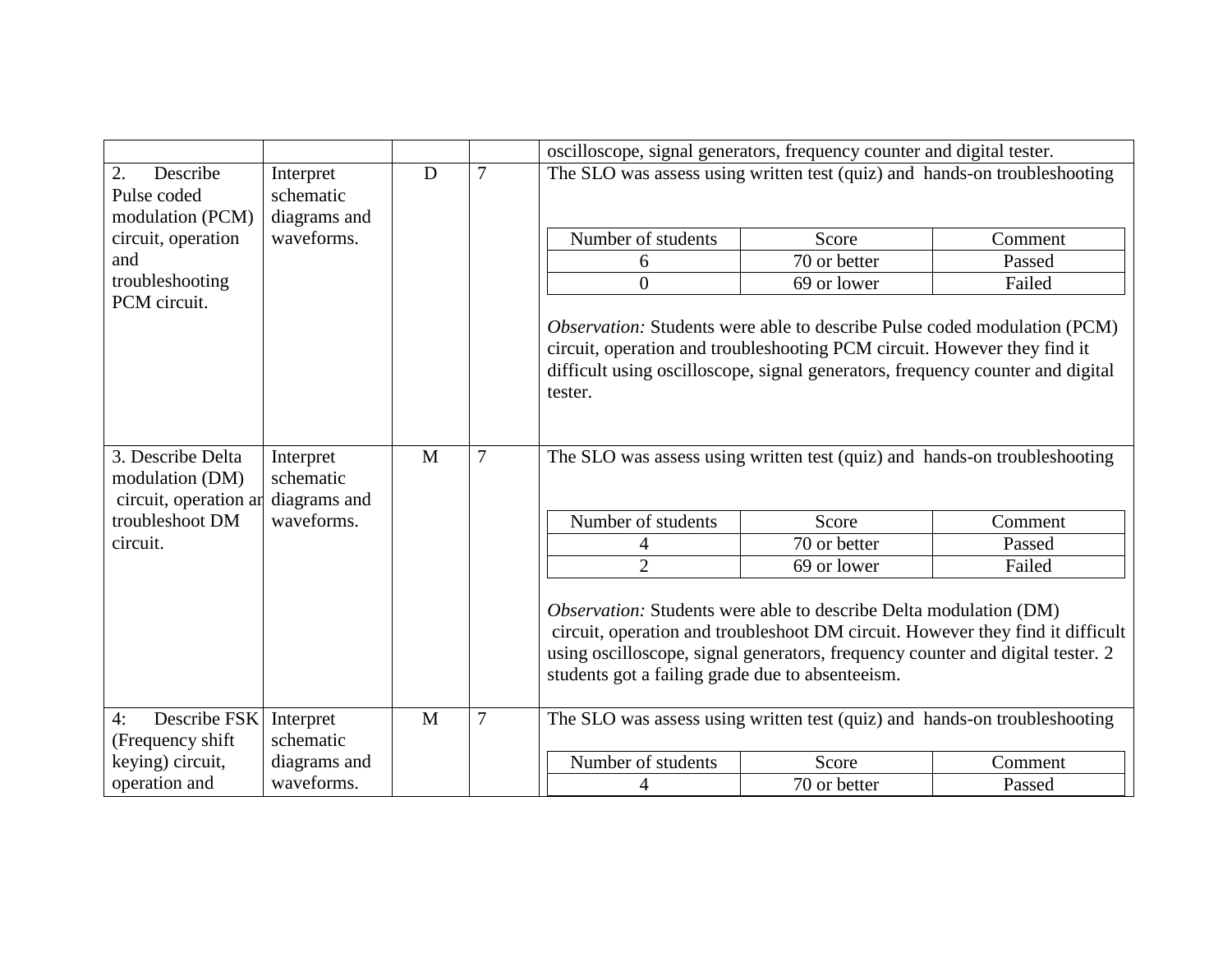| troubleshoot                                                                                                                                                            |                        |   |                | $\overline{2}$                                                                                                                                                                                                                                                                                            | 69 or lower  | Failed  |  |
|-------------------------------------------------------------------------------------------------------------------------------------------------------------------------|------------------------|---|----------------|-----------------------------------------------------------------------------------------------------------------------------------------------------------------------------------------------------------------------------------------------------------------------------------------------------------|--------------|---------|--|
| FSK circuit                                                                                                                                                             |                        |   |                | <i>Observation:</i> Students were able to describe FSK (Frequency shift)<br>keying) circuit, operation and troubleshoot FSK circuit.<br>However they find it difficult using oscilloscope, signal generators, frequency<br>counter and digital tester. 2 students got a failing grade due to absenteeism. |              |         |  |
| 5. Describe Phase<br>shift Keying (PSK)                                                                                                                                 | Interpret<br>schematic | M | $\overline{7}$ | The SLO was assess using written test (quiz) and hands-on troubleshooting                                                                                                                                                                                                                                 |              |         |  |
| circuit, operation                                                                                                                                                      | diagrams and           |   |                | Number of students                                                                                                                                                                                                                                                                                        | Score        | Comment |  |
| and troubleshoot                                                                                                                                                        | waveforms.             |   |                | 4                                                                                                                                                                                                                                                                                                         | 70 or better | Passed  |  |
| PSK circuit.                                                                                                                                                            |                        |   |                | $\overline{2}$                                                                                                                                                                                                                                                                                            | 69 or lower  | Failed  |  |
|                                                                                                                                                                         |                        |   |                | Observation: Students were able to describe Phase shift Keying (PSK) circuit.<br>operation and troubleshoot PSK circuit. However they find it difficult using<br>oscilloscope, signal generators, frequency counter and digital tester. 2 students<br>got a failing grade due to absenteeism.             |              |         |  |
| $\overline{7}$<br>The SLO was assess using written test (quiz) and hands-on troubleshooting<br>Describe<br>M<br>and<br>Interpret<br>6.<br>analyze Time and<br>schematic |                        |   |                |                                                                                                                                                                                                                                                                                                           |              |         |  |
| Frequency division                                                                                                                                                      | diagrams and           |   |                | Number of students                                                                                                                                                                                                                                                                                        | Score        | Comment |  |
| multiplexing                                                                                                                                                            | waveforms.             |   |                |                                                                                                                                                                                                                                                                                                           | 70 or better | Passed  |  |
| circuit<br>operation                                                                                                                                                    |                        |   |                | $\overline{2}$                                                                                                                                                                                                                                                                                            | 69 or lower  | Failed  |  |
| and<br>troubleshooting.                                                                                                                                                 |                        |   |                | Observation: Students were able to describe and analyze Time and Frequency<br>division multiplexing circuit operation and troubleshooting. 2 students got a<br>failing grade due to absenteeism.                                                                                                          |              |         |  |